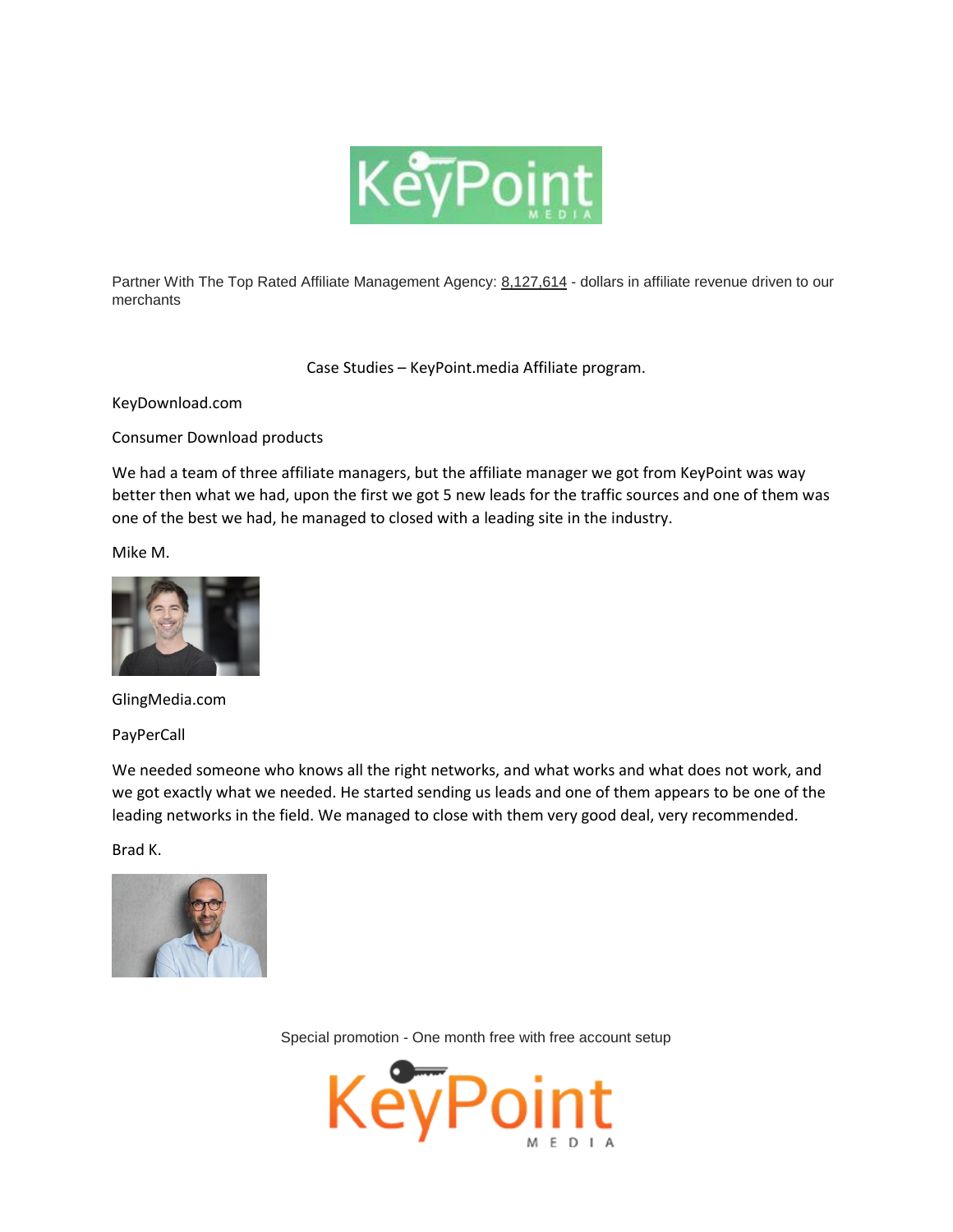Investorelshnship.com

Ebook

We look for someone who knows where is the right sources of traffic, and it took less than a month to get results. Keypoint affiliate managed to find one of the largest e-book sites through LinkedIn and get his contact details. After that it took couple of week to get the ebook uploaded to the website and generate a constant stream of revenues.

Kevin M.



## PushPu.sh

Leads management

The idea was that we want to expand the team and we only needed some help in getting out of the box traffic sources and deals. We got them and more. After couple of weeks Key point affiliate managed to close a deal with very big site in the field, this was a very good deal for us.

Motti R.



FreeIphone247.com

Advertiser

We needed an extra hand to get more results and clients in a relatively short time, it took our affiliate manger, only two weeks to start closing deals. KeyPoint affiliate searched through all the networks and found us a very good affiliate networks which we went on and upload our product. The traffic went up and also the revenues.

Special promotion - One month free with free account setup

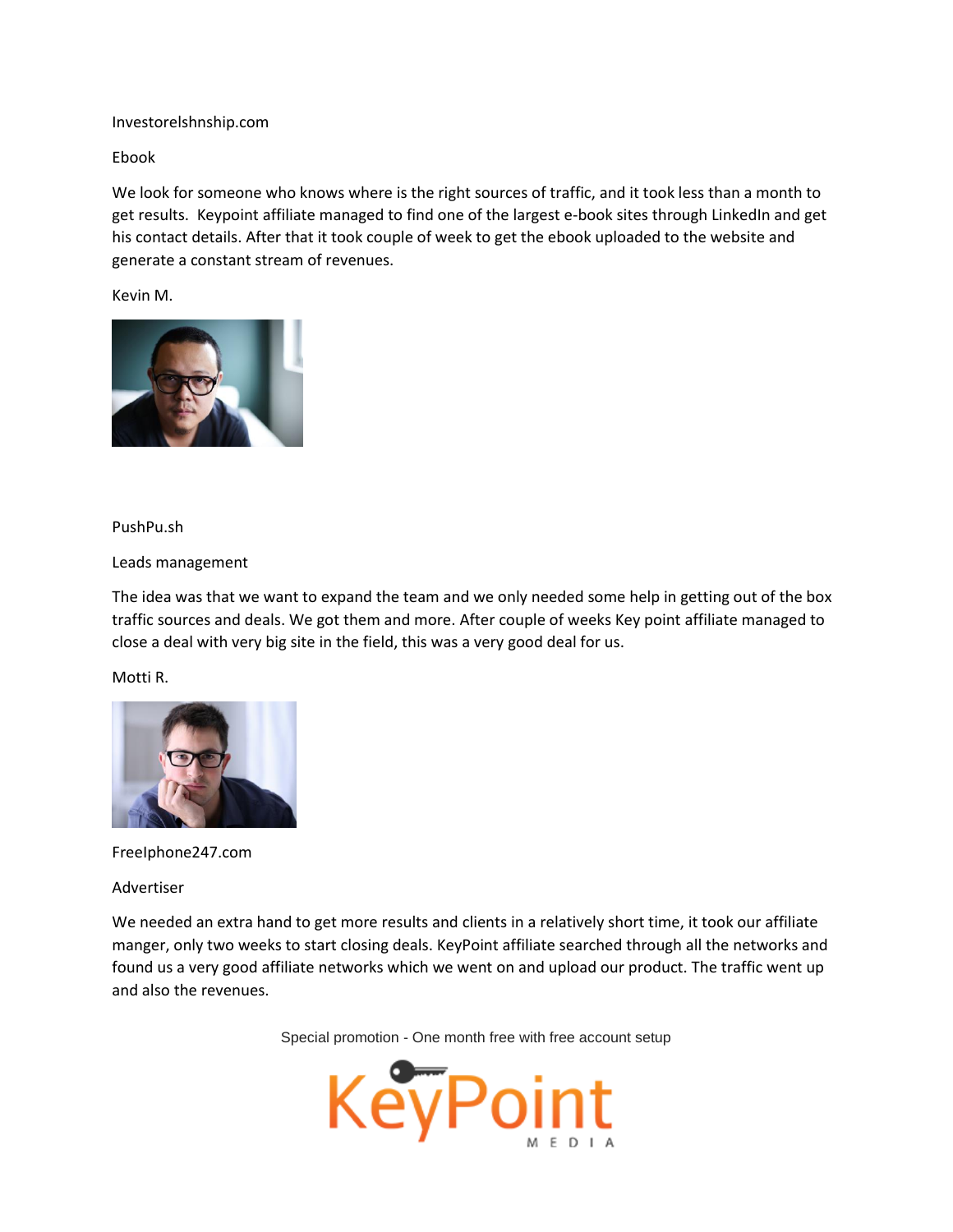Nolan M.

About us:

## KeyPoint.Media

We provide remote affiliate managers and social media marketers. The employee is dedicated to your company and needs to have a company email.

The benefits of the service:

- 1. Cost effective 80% cost reduction compared to hiring an in-house affiliate manager
- 2. Fast startup We can start work immediately
- 3. Connection to a private ring of affiliates who are looking to promote unique products and services
- 4. No obligation and no social benefits

Why us:

- · Experts in online media with over 20 years of experience
- · Private affiliates that only work with us
- · Private access to website and traffic sources that are not public
- · Knowledge and experience in all affiliate platforms

Signup benefits: One month for free, try it now, please contact me - below, or reply to this e-mail Best regards



**Amanda Smith** Senior Business Development, KeyPoint Media 1-800-405-2869 | [skype id: l](mailto:skype%20id:%20Sales%20Keypoint)ive:liran\_194 [http://www.keypoint-media.com](http://www.keypoint-media.com/)

Special promotion - One month free with free account setup